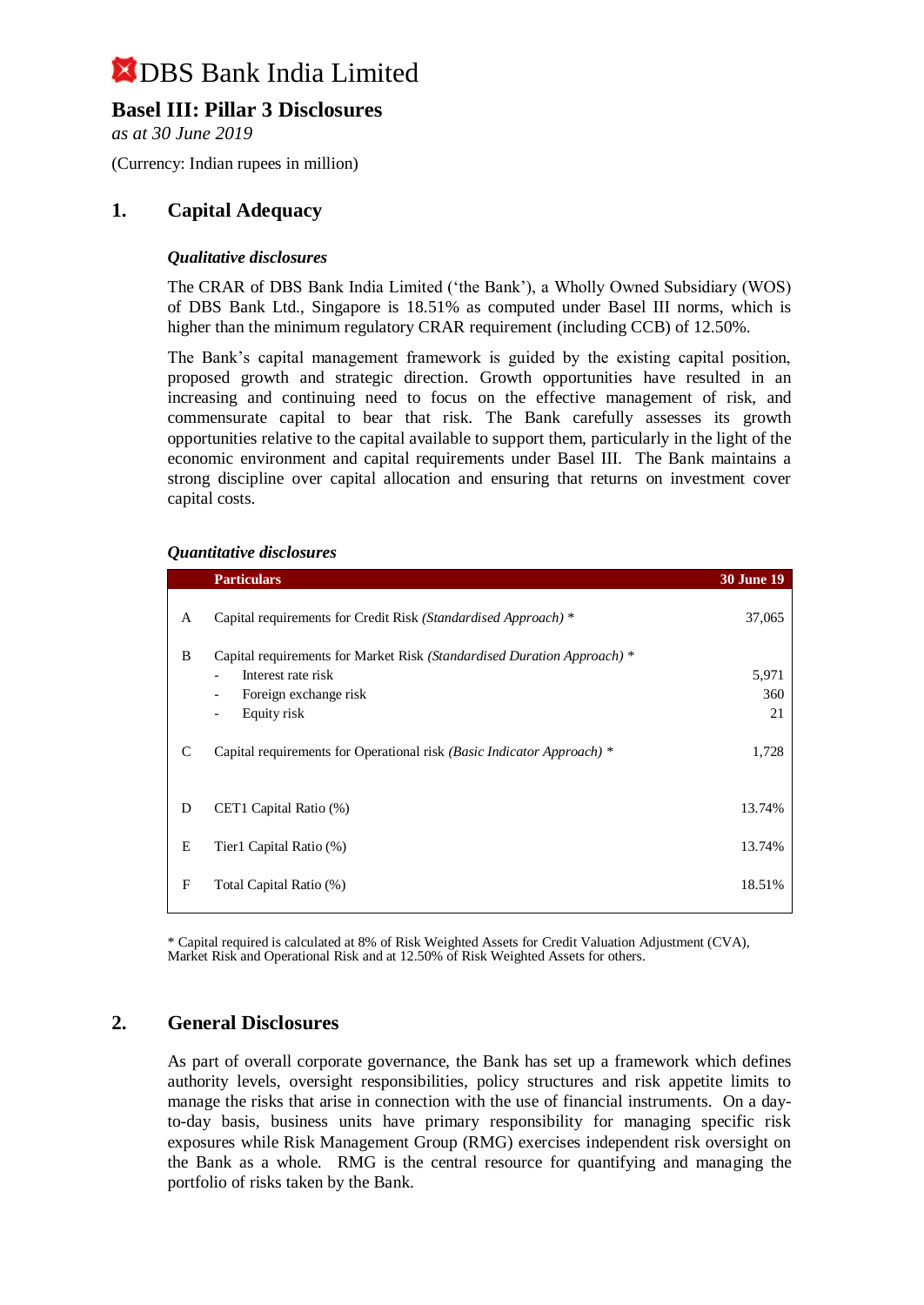## **Basel III: Pillar 3 Disclosures**

*as at 30 June 2019*

(Currency: Indian rupees in million)

## **2. General Disclosures** *(Continued)*

### *A) General Disclosures for Credit Risk*

*Qualitative Disclosures*

#### **Credit Risk Management Policy**

Under the DBS India risk governance structure, the India Risk Exco ('Risk EXCO') serves as the Location Risk Committee for governance over Credit, Market & Liquidity, Operational Risk and other risks under the supervision of Board Risk Management Committee (BRMC). The BRMC oversees the risk governance, risk approaches and limits of DBS India and ensures that these risks are effectively managed within the Bank's overall risk governance framework.

The credit policies and basic procedures of the Bank relating to its lending activities are contained in the India specific Local Credit / Loan Policy of the Bank as well as Parent Core Credit Policies and other standards followed across all DBS group entities. These are based on the general credit principles, directives / guidelines issued by the RBI from time to time as well as instructions and guidelines of DBS Bank Ltd, Singapore (hereinafter referred to as 'the Head Office'). In the unlikely event of any conflict amongst the RBI guidelines and Head Office Guidelines, the more conservative policy / guideline is followed.

The Parent Core Credit Policies and the India Credit / Loan policy outlines the Bank's approach to Credit Risk Management and sets out the rules and guidelines under which the Bank would develop and grow its lending business. These policies provide guidance to the Bank's Corporate Banking, SME Banking, Financial Institutions Group and Consumer Banking to manage the growth of their portfolio of customer assets in line with the Bank's credit culture and profitability objectives, taking into account the capital needed to support the growth.

Supplementary policies to the main Parent Core Credit Policy and the India Credit / Loan policies have also been laid out, for certain types of lending and credit-related operations. These include subject specific policies relating to risk ratings, Default policy, Specialized Lending etc., as well as guidelines for Real Estate lending, NBFC lending, hedging of FX exposures, credit risk mitigation, sectoral and individual / group borrower limits, bridge loans, bill discounting, collateral valuation, collection management, etc.

The India Credit Risk Committee, comprising Chief Executive Officer, Chief Risk Officer and other senior Institutional Banking Group and Consumer Banking Group representatives and Credit Officers, and Head of Special Assets Management meets on a monthly basis. The committee has oversight of Credit risk related strategy planning, implementing necessary guidelines, procedures to manage identified risks, credit portfolio movements and other relevant trends in the Credit Risk Committee and shared with Head office as required.

Responsibility for monitoring post-approval conditions for institutional borrowers resides with the Credit Control Unit (CCU), which reports to the Chief Risk Officer (CRO) in India. The responsibility for risk reporting is with the Credit Risk - COO team which reports to the CRO in India. The Risk Based Supervision (RBS) submission to RBI contains further details on the same.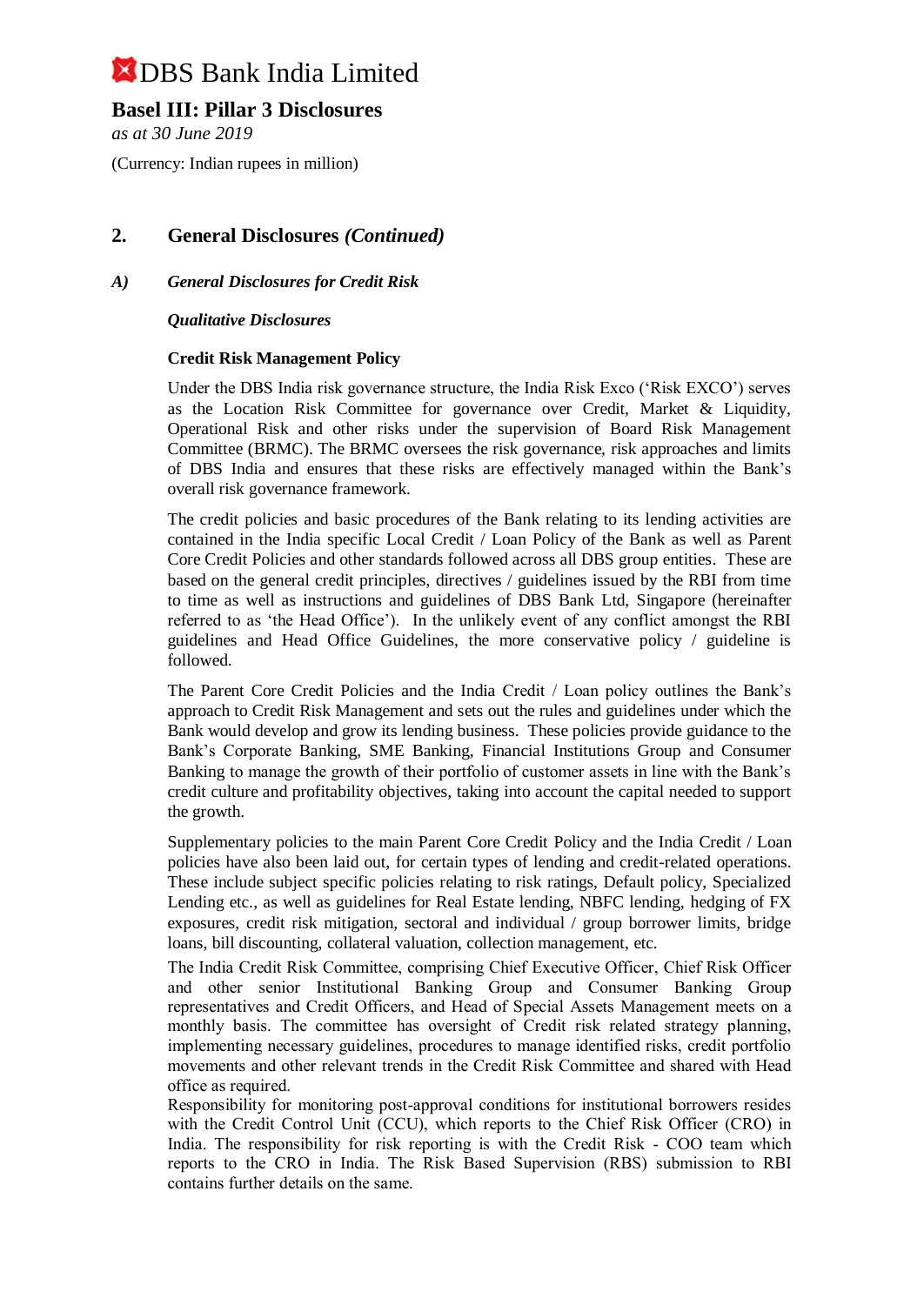## **Basel III: Pillar 3 Disclosures**

*as at 30 June 2019*

(Currency: Indian rupees in million)

## **2. General Disclosures** *(Continued)*

### *General Disclosures for Credit Risk (Continued)*

### *Qualitative Disclosures*

Advances are classified into performing and non-performing advances (NPAs) as per RBI guidelines. NPA's are further classified into sub-standard, doubtful and loss assets based on the criteria stipulated by RBI.

#### *Quantitative Disclosures*

| <b>Credit Exposure</b> |                   |  |
|------------------------|-------------------|--|
| <b>Particulars</b>     | <b>30 June 19</b> |  |
| Fund Based *           | 230,210           |  |
| Non Fund Based **      | 257,394           |  |

\* Represents Gross Advances and Bank exposures.

\*\* Represents trade and unutilised exposures after applying credit conversion factor and Credit equivalent of FX/derivative exposures.

The Bank does not have overseas operations and hence exposures are restricted to the domestic segment.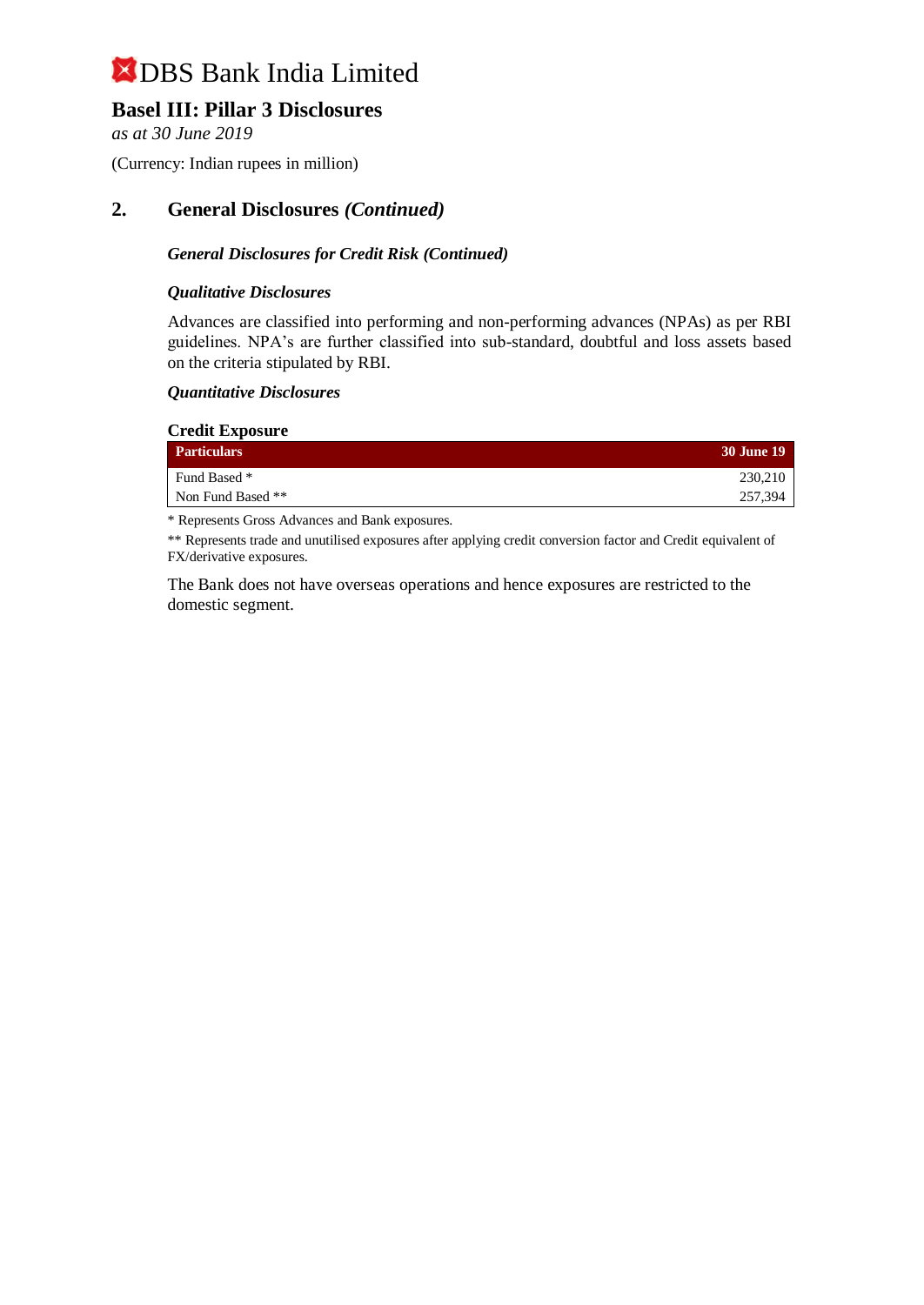# **Basel III: Pillar 3 Disclosures**

*as at 30 June 2019*

(Currency: Indian rupees in million)

## **2. General Disclosures** *(Continued)*

*Quantitative Disclosures (Continued)*

### **Industry wise Exposures (Fund Based exposures)**

| <b>Industry</b>                                                                  | <b>30 June 19</b> |
|----------------------------------------------------------------------------------|-------------------|
| Bank *                                                                           | 63,349            |
| Construction                                                                     | 16,644            |
| Non-Banking Financial Institutions/Companies                                     | 16,352            |
| Infrastructure - Electricity (generation-transportation and distribution)        | 16,328            |
| Vehicles, Vehicle Parts and Transport Equipments                                 | 14,392            |
| Chemicals and Chemical Products (Dyes, Paints, etc.) - Drugs and Pharmaceuticals | 13,307            |
| <b>Computer Software</b>                                                         | 13,161            |
| Home Loan                                                                        | 9,333             |
| Chemicals and Chemical Products (Dyes, Paints, etc.) - Others                    | 7,121             |
| Other Industries                                                                 | 6,541             |
| <b>Metal and Metal Products</b>                                                  | 5,991             |
| All Engineering - Others                                                         | 4,179             |
| Wholesale Trade (other than Food Procurement)                                    | 3,956             |
| Petroleum (non-infra), Coal Products (non-mining) and Nuclear Fuels              | 3,876             |
| Food Processing - Others                                                         | 3,665             |
| <b>Trading Activity</b>                                                          | 3,417             |
| Rubber, Plastic and their Products                                               | 3,351             |
| <b>Retail Trade</b>                                                              | 3,229             |
| Textiles - Others                                                                | 2,548             |
| Loan Against Property                                                            | 2,451             |
| Other Services                                                                   | 1,940             |
| Basic Metal & Metal products - Iron and Steel                                    | 1,935             |
| All Engineering - Electronics                                                    | 1,842             |
| Paper and Paper Products                                                         | 1,558             |
| <b>Transport Operators</b>                                                       | 1,418             |
| Petro-chemicals                                                                  | 1,371             |
| Food Processing - Edible Oils and Vanaspati                                      | 1,218             |
| Personal Loan                                                                    | 1,112             |
| Wood and Wood Products                                                           | 761               |
| Glass & Glassware                                                                | 641               |
| Infrastructure - Transport - Roadways                                            | 613               |
| Tea                                                                              | 445               |
| Tourism, Hotel and Restaurants                                                   | 407               |
| Leather and Leather products                                                     | 327               |
| Chemicals and Chemical Products (Dyes, Paints, etc.) - Fertilisers               | 303               |
| <b>Cement and Cement Products</b>                                                | 202               |
| Textiles - Cotton                                                                | 197               |
| Coffee                                                                           | 192               |
| Mining and Quarrying - Others                                                    | 155               |
| Infrastructure - Telecommunication                                               | 152               |
| Sugar                                                                            | 151               |
| Infrastructure - Social and Commercial Infrastructure - Education Institutions   | 79                |
| <b>Total Credit Exposure (fund based)</b>                                        | 230,210           |

\* Includes advances covered by Letters of Credit issued by other Banks.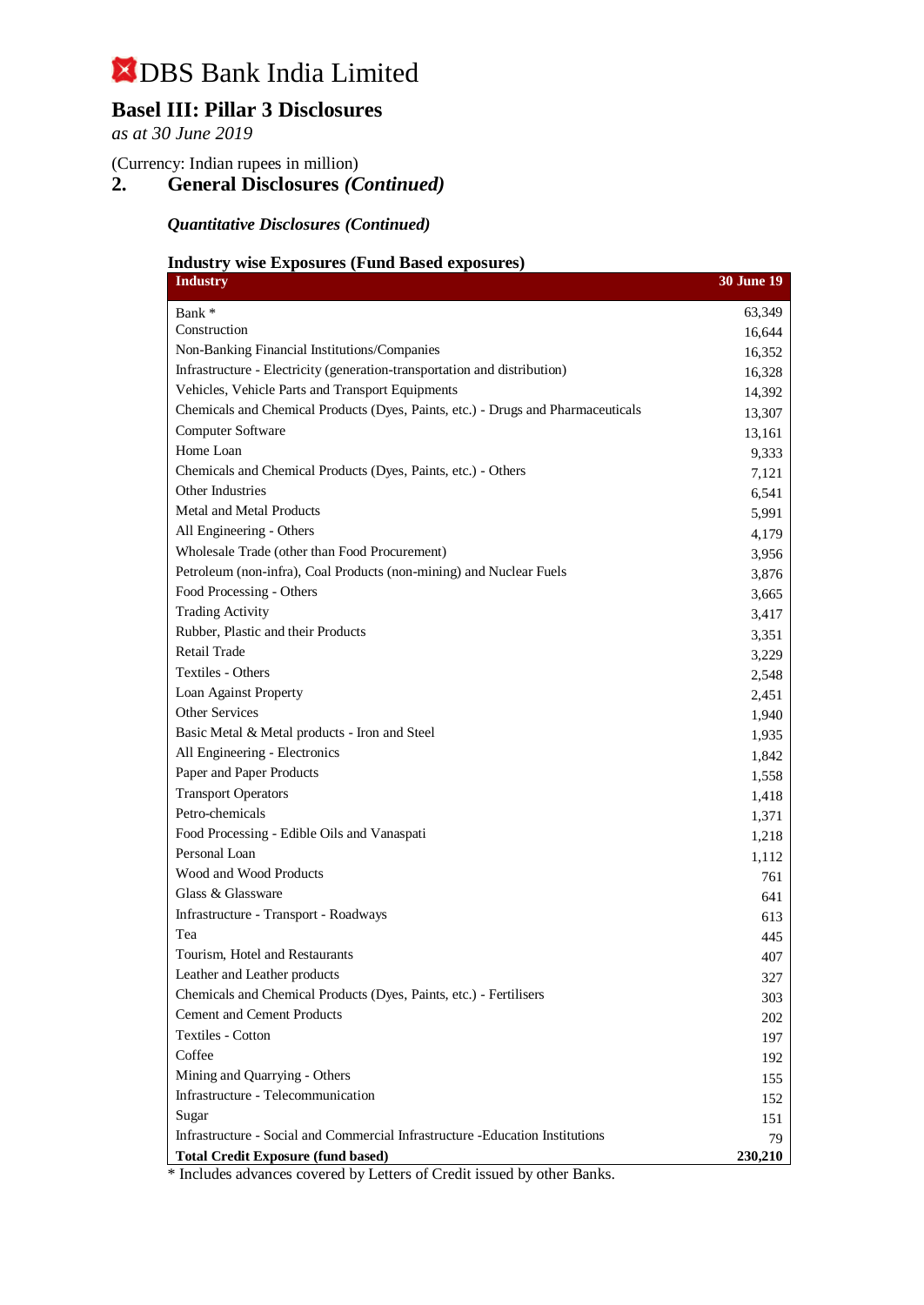## **Basel III: Pillar 3 Disclosures**

*as at 30 June 2019*

(Currency: Indian rupees in million)

## **2. General Disclosures** *(Continued)*

*Quantitative Disclosures (Continued)*

## **Industry wise Exposures (Non - Fund Based exposures)**

| <b>Industry</b>                                                                  | <b>30 June 19</b> |
|----------------------------------------------------------------------------------|-------------------|
| Financial Institutions                                                           | 85,937            |
| <b>Banks</b>                                                                     | 67,283            |
| Non-Banking Financial Institutions/Companies                                     | 12,070            |
| Construction                                                                     | 9,950             |
| Petroleum (non-infra), Coal Products (non-mining) and Nuclear Fuels              | 8,762             |
| Infrastructure - Telecommunication                                               | 8,391             |
| Chemicals and Chemical Products (Dyes, Paints, etc.) - Others                    | 6,444             |
| Food Processing - Edible Oils and Vanaspati                                      | 6,146             |
| Infrastructure - Electricity (generation-transportation and distribution)        | 6,136             |
| Infrastructure - Transport - Ports                                               | 5,833             |
| <b>Trading Activity</b>                                                          | 5,268             |
| Other Industries                                                                 | 4,159             |
| <b>Retail Others</b>                                                             | 4,037             |
| All Engineering - Others                                                         | 2,604             |
| Vehicles, Vehicle Parts and Transport Equipments                                 | 2,599             |
| Metal and Metal Products                                                         | 2,505             |
| Computer Software                                                                | 2,366             |
| Basic Metal & Metal products - Iron and Steel                                    | 2,350             |
| <b>Other Services</b>                                                            | 2,189             |
| <b>Cement and Cement Products</b>                                                | 1,736             |
| Food Processing - Others                                                         | 1,366             |
| All Engineering - Electronics                                                    | 1,157             |
| Chemicals and Chemical Products (Dyes, Paints, etc.) - Drugs and Pharmaceuticals | 1,043             |
| Petro-chemicals                                                                  | 1,009             |
| Chemicals and Chemical Products (Dyes, Paints, etc.) - Fertilisers               | 995               |
| Rubber, Plastic and their Products                                               | 903               |
| Textiles - Others                                                                | 736               |
| <b>Beverages</b>                                                                 | 558               |
| Aviation                                                                         | 521               |
| <b>Transport Operators</b>                                                       | 453               |
| Wholesale Trade (other than Food Procurement)                                    | 453               |
| Infrastructure - Energy - Oil/Gas/Liquefied Natural Gas (LNG) storage facility   | 352               |
| Paper and Paper Products                                                         | 292               |
| Professional Services                                                            | 244               |
| Wood and Wood Products                                                           | 186               |
| <b>Textiles - Cotton</b>                                                         | 124               |
| Glass & Glassware                                                                | 106               |
| Food processing - Coffee                                                         | 38                |
| Infrastructure - Others                                                          | 23                |
| Coal                                                                             | 21                |
| Food processing - Sugar                                                          | 16                |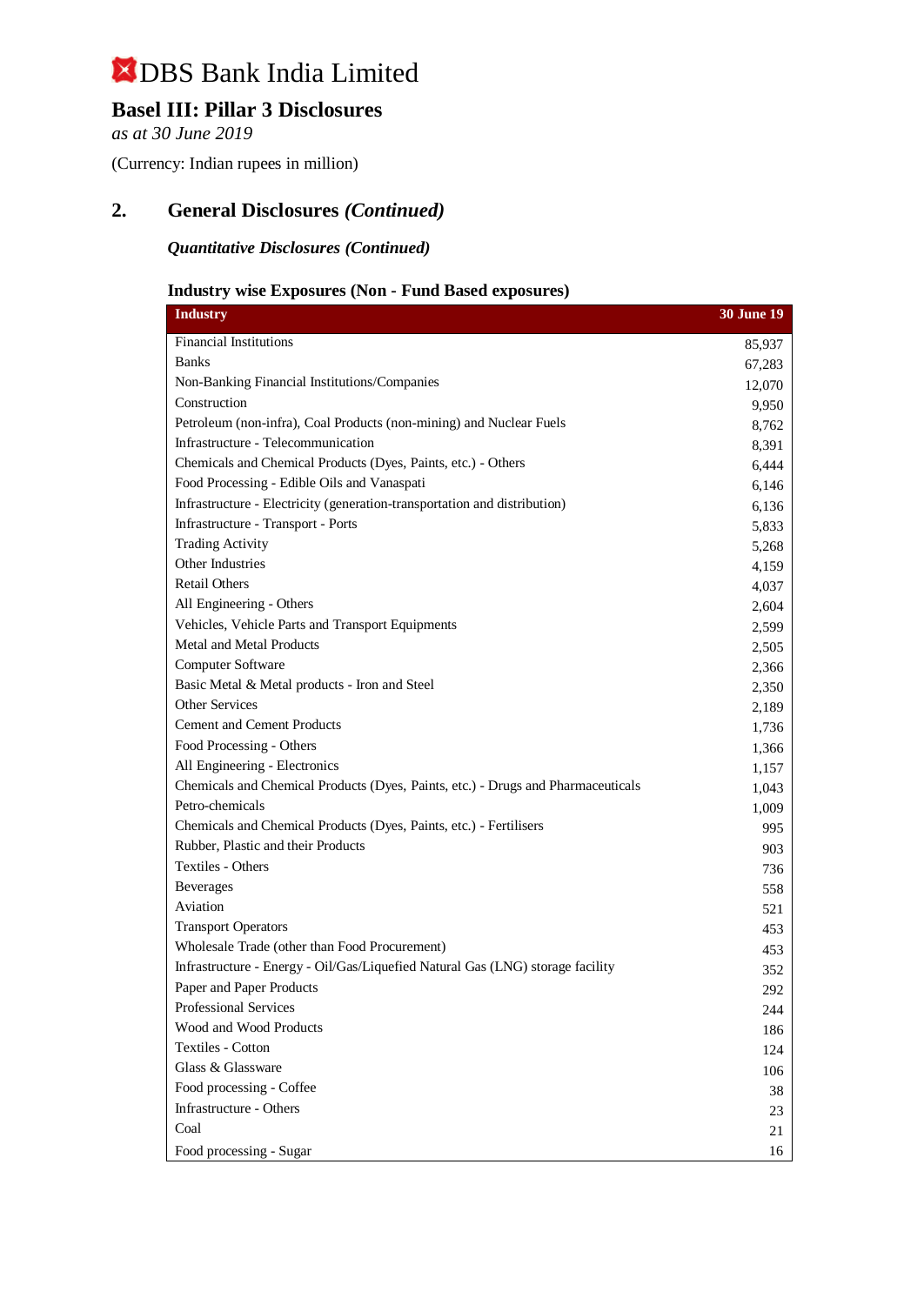## **Basel III: Pillar 3 Disclosures**

*as at 30 June 2019*

(Currency: Indian rupees in million)

## **2. General Disclosures** *(Continued)*

### *Quantitative Disclosures (Continued)*

## **Industry wise Exposures (Non - Fund Based exposures)**

| <b>Industry</b>                               | <b>30 June 19</b> |
|-----------------------------------------------|-------------------|
| Tourism, Hotel and Restaurants                | 13                |
| Agriculture & allied activities               |                   |
| Leather and Leather products                  |                   |
| Food Processing - Tea                         |                   |
| Infrastructure - Water sanitation             |                   |
| <b>Total Credit Exposure (non-fund based)</b> | 257,394           |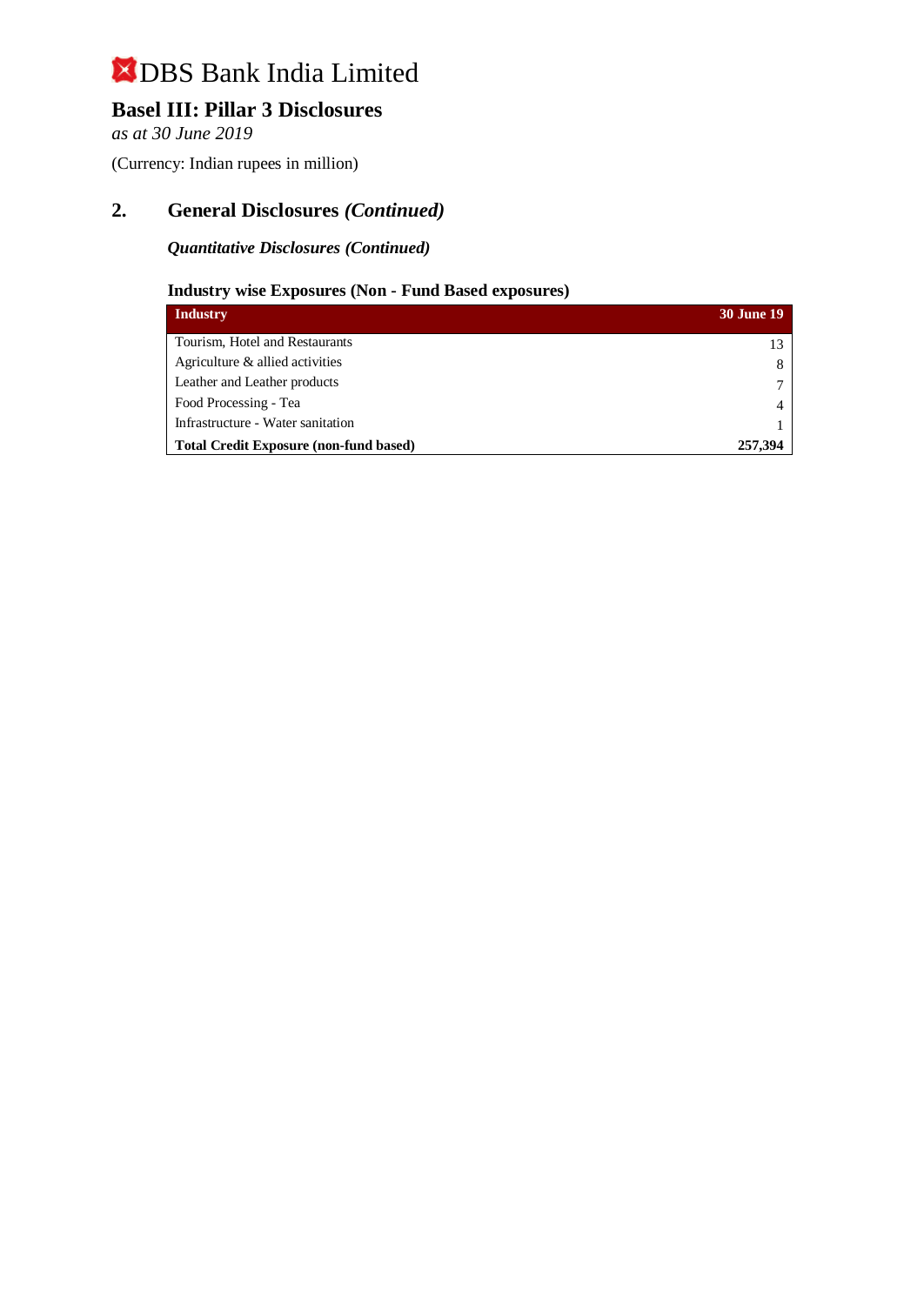## **Basel III: Pillar 3 Disclosures**

*as at 30 June 2019*

(Currency: Indian rupees in million)

## **3. General Disclosures** *(Continued)*

#### **Maturity of Assets as at 30 June 2019**

| <b>Particulars</b>   | Cash                     | <b>Balance with RBI</b> | <b>Balance with Banks</b> | <b>Investments</b> (net of<br>depreciation) | <b>Loans &amp; Advances</b><br>(net of provisions) | <b>Fixed Assets</b>      | <b>Other Assets</b> |
|----------------------|--------------------------|-------------------------|---------------------------|---------------------------------------------|----------------------------------------------------|--------------------------|---------------------|
|                      |                          |                         |                           |                                             |                                                    |                          |                     |
| 1 day                | 57                       | 11,412                  | 14,180                    | 10,461                                      | 133                                                | $\overline{\phantom{0}}$ | 349                 |
| $2-7$ days           | $\overline{\phantom{a}}$ | 32                      | $\overline{\phantom{a}}$  | 134,975                                     | $\overline{\phantom{0}}$                           | $\overline{\phantom{a}}$ | 1,655               |
| $8-14$ Days          | $\overline{\phantom{a}}$ | 20                      | $\overline{\phantom{a}}$  | 6,536                                       | 2,121                                              | $\overline{\phantom{a}}$ | 39                  |
| 15-30 Days           | $\overline{\phantom{a}}$ | 21                      | $\overline{\phantom{a}}$  | 1,441                                       | 11,188                                             | $\overline{\phantom{a}}$ | 120                 |
| 1 month - 2 months   | $\overline{\phantom{a}}$ | 51                      | $\overline{\phantom{a}}$  | 2,642                                       | 13,626                                             | $\overline{\phantom{a}}$ | 232                 |
| 2-3 months           |                          | 25                      | $\overline{\phantom{a}}$  | 1,254                                       | 16,642                                             | $\overline{\phantom{a}}$ | 243                 |
| 3–6 Months           | $\overline{\phantom{a}}$ | 21                      | $\overline{\phantom{a}}$  | 3,001                                       | 9,312                                              | $\overline{\phantom{a}}$ | 178                 |
| $6$ Months $-1$ Year | $\overline{\phantom{0}}$ | 12                      | 100                       | 1,806                                       |                                                    | $\overline{\phantom{a}}$ | 151                 |
| $1-3$ Years          | $\overline{\phantom{0}}$ | 72                      | 17,255                    | 11,158                                      | 58,189                                             | $\overline{\phantom{a}}$ | 805                 |
| $3 - 5$ Years        | $\overline{\phantom{0}}$ | 27                      | 24,502                    | 1,875                                       | 3,550                                              | $\overline{\phantom{a}}$ | 407                 |
| Over 5Years          | $\overline{\phantom{a}}$ | 5,446                   | $\overline{\phantom{0}}$  | 35,258                                      | 53,971                                             | 725                      | 81,431              |
| <b>Total</b>         | 57                       | 17,139                  | 56,037                    | 210,407                                     | 168,732                                            | 725                      | 85,610              |

Note: The same maturity bands as used for reporting positions in the ALM returns have been used by the Bank.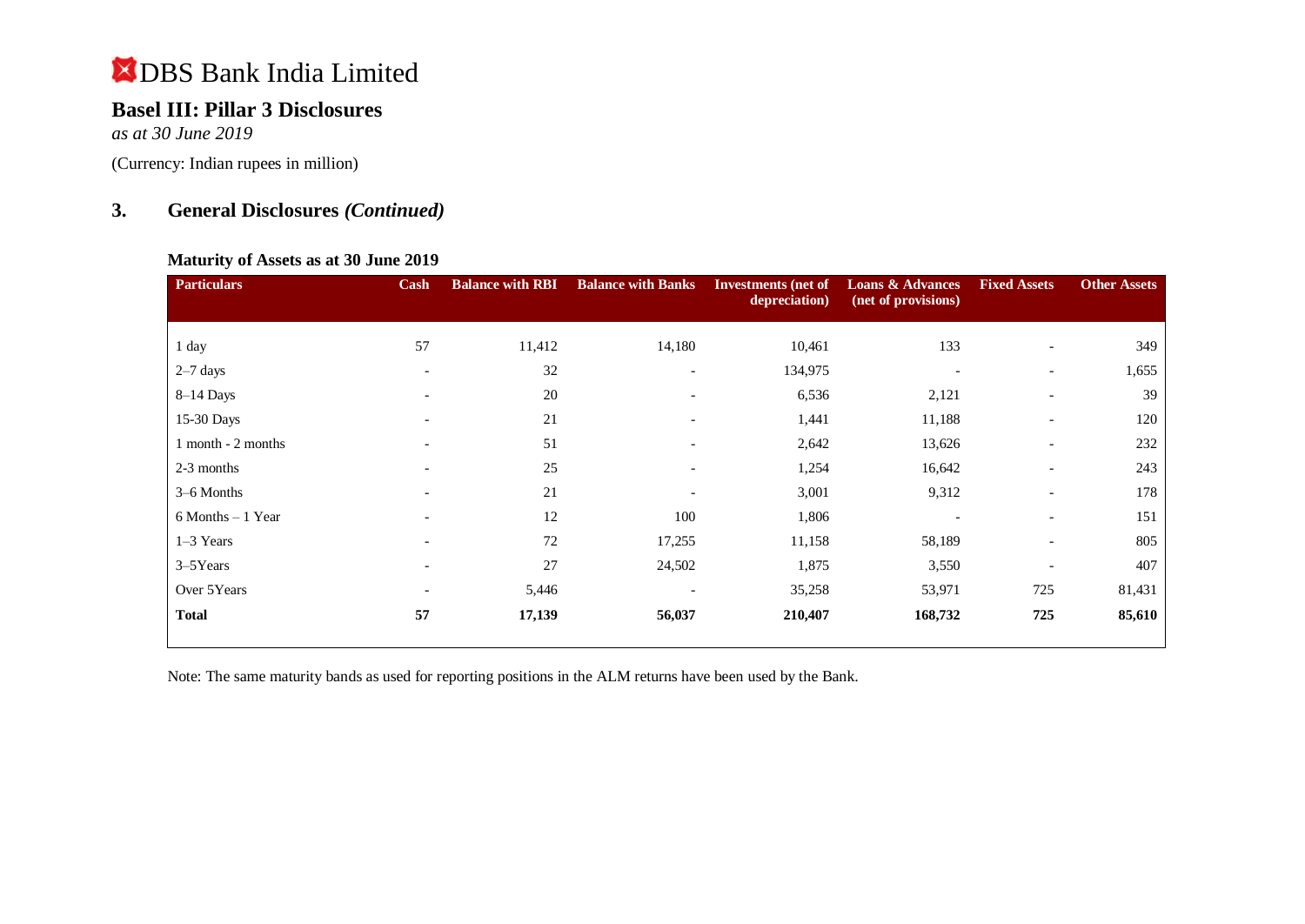# **Basel III: Pillar 3 Disclosures**

*as at 30 June 2019*

(Currency: Indian rupees in million)

## **3. General Disclosures** *(Continued)*

### **Classification of NPA's**

| <b>Particulars</b>     | <b>30 June 19</b>        |
|------------------------|--------------------------|
| Amount of NPAs (Gross) | 6,221                    |
| Substandard            | 829                      |
| Doubtful 1             | 813                      |
| Doubtful 2             | 2,943                    |
| Doubtful 3             | 1,636                    |
| Loss                   | $\overline{\phantom{a}}$ |

#### **Movement of NPAs and Provision for NPAs**

|   | <b>Particulars</b>                                                                                                                                                                                                                                              | <b>30 June 19</b>           |
|---|-----------------------------------------------------------------------------------------------------------------------------------------------------------------------------------------------------------------------------------------------------------------|-----------------------------|
| A | Amount of NPAs (Gross)                                                                                                                                                                                                                                          | 6,221                       |
| B | Net NPAs                                                                                                                                                                                                                                                        | 779                         |
| C | <b>NPA Ratios</b><br>Gross NPAs to gross advances (%)<br>Net NPAs to net advances (%)<br>$\overline{\phantom{a}}$                                                                                                                                               | 3.57%<br>0.46%              |
| D | Movement of NPAs (Gross)<br>Opening balance as of the beginning of the financial year<br>$\overline{\phantom{a}}$<br>Additions<br>$\overline{\phantom{0}}$<br>Reductions on account of recoveries/ write - offs<br>Closing balance<br>$\overline{\phantom{a}}$  | 5,832<br>418<br>29<br>6,221 |
| E | Movement of Provision for NPAs<br>Opening balance as of the beginning of the financial year<br>$\overline{\phantom{a}}$<br>Provision made during the year<br>$\overline{\phantom{a}}$<br>Write $-$ offs / Write $-$ back of excess provision<br>Closing balance | 5,243<br>226<br>27<br>5,442 |

#### **General Provisions**

In accordance with RBI guidelines, the Bank maintains provision on standard advances, standard derivative exposures and provision on Unhedged Foreign Currency Exposure (UFCE). Movement in general provisions is detailed below

| <b>Particulars</b>                                                   | <b>30 June 19</b> |
|----------------------------------------------------------------------|-------------------|
|                                                                      |                   |
| <b>Opening Balance</b>                                               | 1,239             |
| Provisions Made During the Year<br>Add:                              | 195               |
| Write off / Write back of Excess provisions during the Year<br>Less: | $\blacksquare$    |
| <b>Closing Balance</b>                                               | 1,434             |
|                                                                      |                   |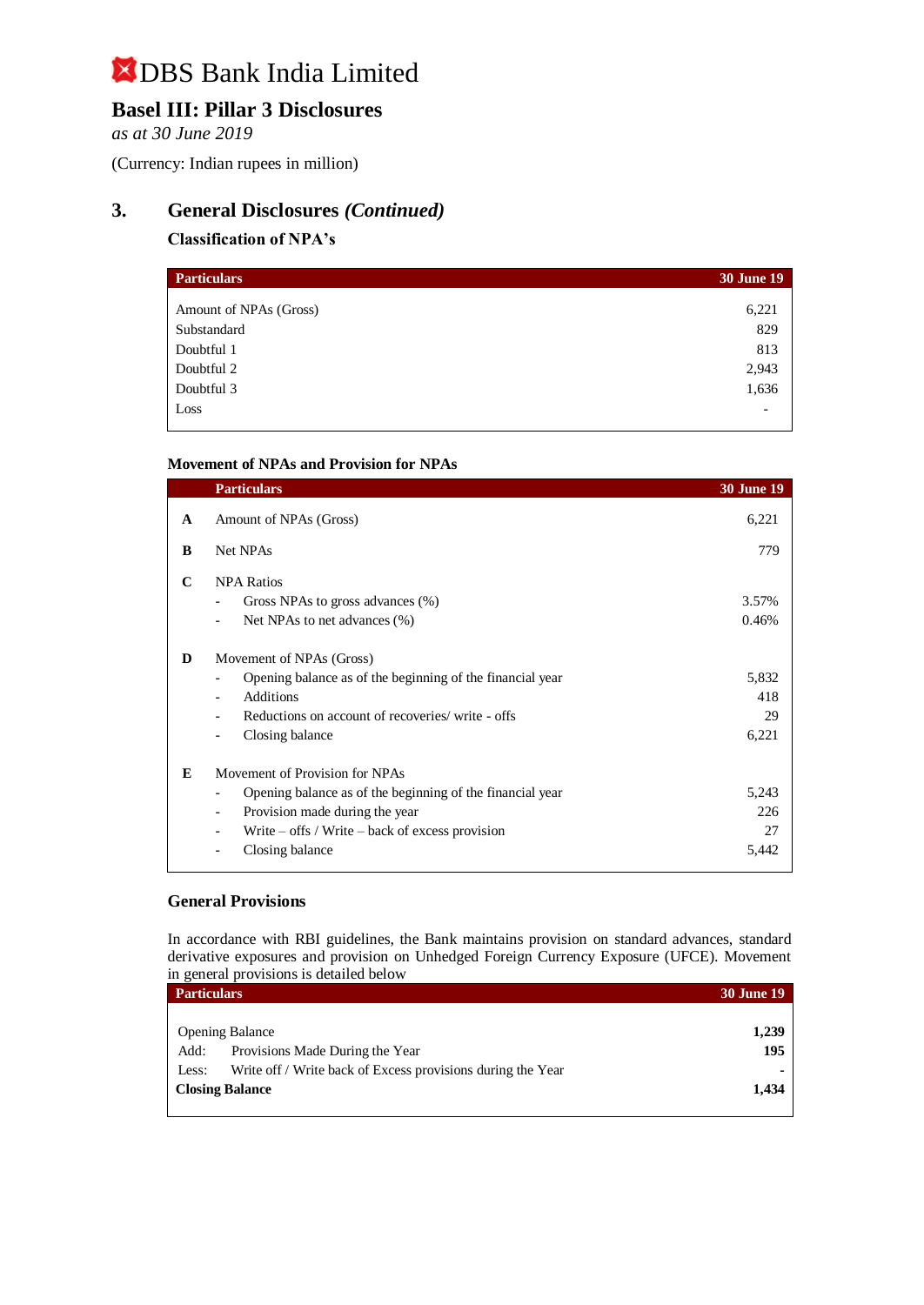# **Basel III: Pillar 3 Disclosures**

*as at 30 June 2019*

(Currency: Indian rupees in million)

### **Amount of Non-Performing Investments and Provision for NPIs**

Non-Performing Investments and Provision for NPIs is given below:

|   | <b>Particulars</b>                                       | <b>30 June 19</b> |
|---|----------------------------------------------------------|-------------------|
| A | Amount of Non-Performing Investments (Gross)             | 358               |
| B | Amount of provisions held for non-performing investments | 253               |

#### **Movement in Provisions held towards Depreciation on Investments**

Movement in Provisions held towards Depreciation on Investments is given below:

| <b>Particulars</b>                                                   | <b>30 June 19</b> |
|----------------------------------------------------------------------|-------------------|
| <b>Opening Balance</b>                                               | 1.239             |
| Provisions made during the year<br>Add:                              |                   |
| Write off / Write back of excess provisions during the year<br>Less: | 349               |
| <b>Closing Balance</b>                                               | 890               |

#### **Industry wise Past Due Loans**

| <b>Particulars</b>                                            | <b>30 June 19</b> |
|---------------------------------------------------------------|-------------------|
| All Engineering - Others                                      | 1,014             |
| Textiles - Others                                             | 390               |
| All Engineering - Electronics                                 | 297               |
| Chemicals and Chemical Products (Dyes, Paints, etc.) - Others | 285               |
| <b>Other Services</b>                                         | 152               |
| Leather and Leather products                                  | 129               |
| Wholesale Trade (other than Food Procurement)                 | 105               |
| Vehicles, Vehicle Parts and Transport Equipments              | 100               |
| Paper and Paper Products                                      | 77                |
| <b>Trading Activity</b>                                       | 20                |
| Retail Trade                                                  | 18                |
| <b>Total</b>                                                  | 2,587             |

#### **Ageing of Past Due Loans**

| <b>Particulars</b>             | 30 June 19 |
|--------------------------------|------------|
| Overdue upto 30 Days           | 1.722      |
| Overdue between 31 and 60 Days | 13         |
| Overdue between 61 and 90 Days | 852        |
| Total                          | 2,587      |

The Bank does not have overseas operations and hence amount of NPAs and past due loans are restricted to the domestic segment.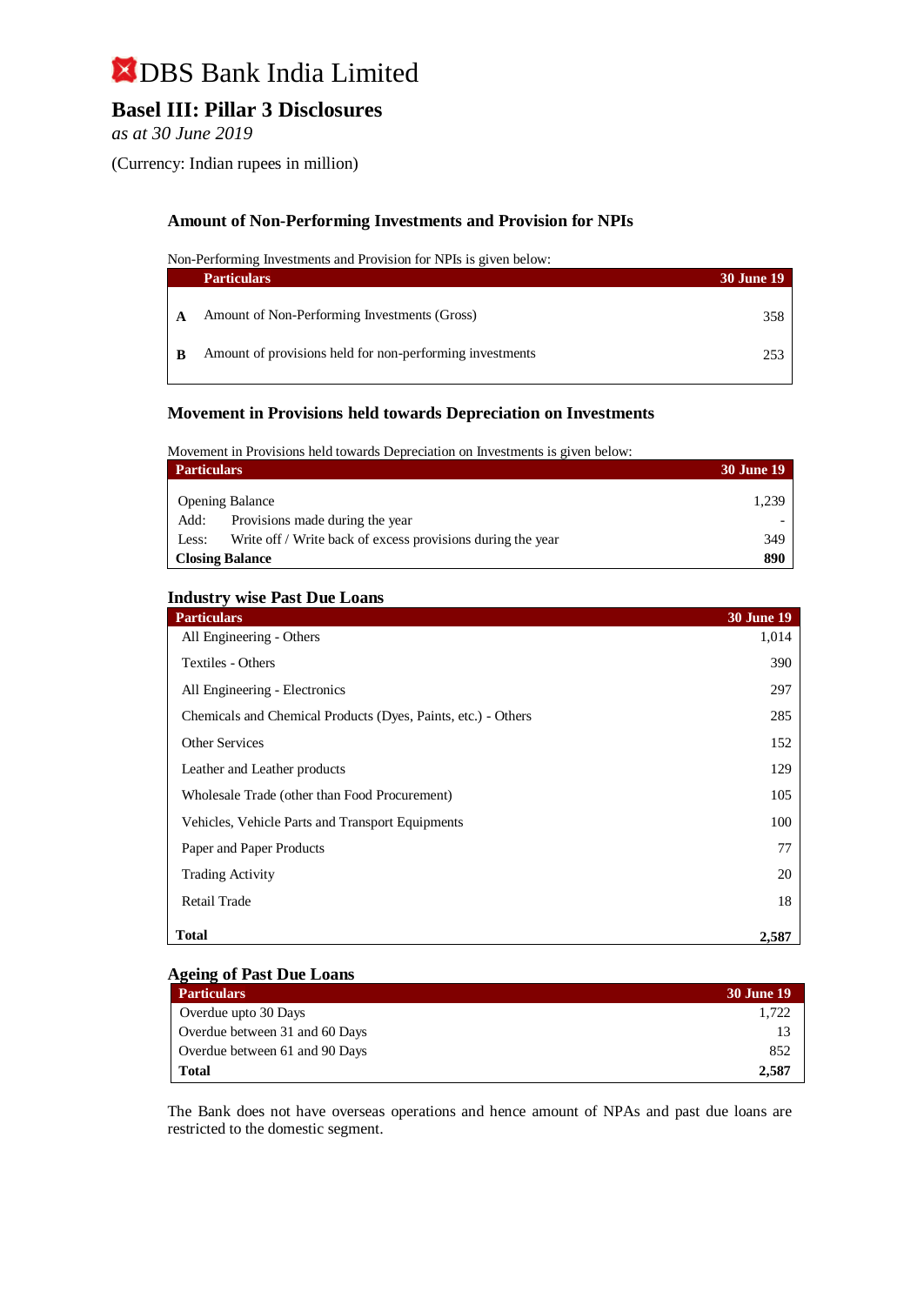# **Basel III: Pillar 3 Disclosures**

*as at 30 June 2019*

#### (Currency: Indian rupees in million)

| <b>Industry wise NPAs</b>                                                     |                  |                  |  |
|-------------------------------------------------------------------------------|------------------|------------------|--|
| <b>Particulars</b>                                                            | <b>Amount</b> of | Specific         |  |
|                                                                               | <b>NPA</b>       | <b>Provision</b> |  |
| Construction                                                                  | 1,712            | 1,712            |  |
| <b>Trading Activity</b>                                                       | 1,313            | 965              |  |
| Infrastructure - Transport - Roadways                                         | 613              | 613              |  |
| Paper and Paper Products                                                      | 478              | 478              |  |
| Computer Software                                                             | 339              | 339              |  |
| Food Processing - Edible Oils and Vanaspati                                   | 286              | 286              |  |
| All Engineering - Others                                                      | 238              | 36               |  |
| All Engineering - Electronics                                                 | 218              | 218              |  |
| Glass & Glassware                                                             | 191              | 118              |  |
| <b>Transport Operators</b>                                                    | 156              | 130              |  |
| Textiles - Others                                                             | 147              | 147              |  |
| Gas/LNG (storage and pipeline)                                                | 145              | 109              |  |
| Basic Metal & Metal products - Iron and Steel                                 | 113              | 86               |  |
| Infrastructure - Social and Commercial Infrastructure -Education Institutions | 77               | 77               |  |
| Other Metal and Metal Products                                                | 75               | 75               |  |
| Chemicals and Chemical Products (Dyes, Paints, etc.) - Others                 | 51               | 26               |  |
| Home Loan                                                                     | 39               | 9                |  |
| Chemicals and Chemical Products (Dyes, Paints, etc.) - Drugs and              | 21               | 12               |  |
| Pharmaceuticals                                                               |                  |                  |  |
| <b>Personal Loans</b>                                                         | 9                | 6                |  |
| <b>Total</b>                                                                  | 6,221            | 5,442            |  |

## **Industry wise General Provisions**

| <b>Particulars</b>                                                               | <b>30 June 19</b> |
|----------------------------------------------------------------------------------|-------------------|
| <b>Financial Institutions</b>                                                    | 153               |
| <b>Computer Software</b>                                                         | 147               |
| Construction                                                                     | 146               |
| Non-Banking Financial Institutions/Companies                                     | 111               |
| Vehicles, Vehicle Parts and Transport Equipments                                 | 95                |
| <b>Banks</b>                                                                     | 85                |
| Other Industries                                                                 | 67                |
| Chemicals and Chemical Products (Dyes, Paints, etc.) - Drugs and Pharmaceuticals | 66                |
| Chemicals and Chemical Products (Dyes, Paints, etc.) - Others                    | 52                |
| Metal and Metal Products                                                         | 49                |
| Infrastructure - Electricity (generation-transportation and distribution)        | 46                |
| Wholesale Trade (other than Food Procurement)                                    | 44                |
| Petroleum (non-infra), Coal Products (non-mining) and Nuclear Fuels              | 40                |
| Infrastructure - Energy - Oil/Gas/Liquefied Natural Gas (LNG) storage facility   | 37                |
| <b>Retail Others</b>                                                             | 35                |
| All Engineering - Others                                                         | 28                |
| Basic Metal & Metal products - Iron and Steel                                    | 26                |
| Food Processing - Others                                                         | 22                |
| <b>Trading Activity</b>                                                          | 21                |
| Infrastructure - Others                                                          | 20                |
| Rubber, Plastic and their Products                                               | 19                |
| <b>Other Services</b>                                                            | 19                |
| Textiles - Others                                                                | 14                |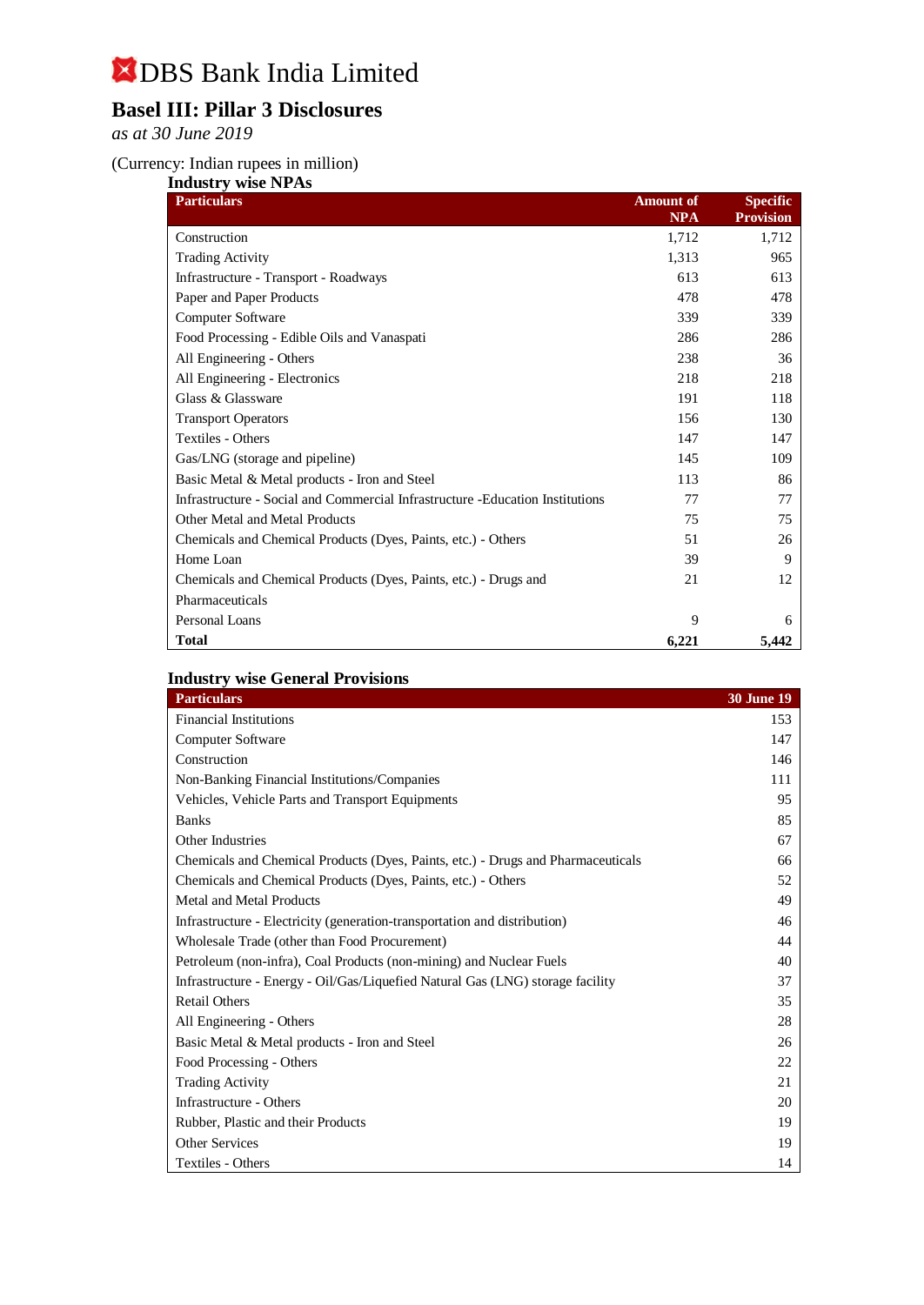# **Basel III: Pillar 3 Disclosures**

*as at 30 June 2019*

(Currency: Indian rupees in million)

|  |  | <b>Industry wise General Provisions (Continued)</b> |
|--|--|-----------------------------------------------------|
|  |  |                                                     |

| <b>Particulars</b>                                                 | <b>30 June 19</b>     |
|--------------------------------------------------------------------|-----------------------|
| Infrastructure - Transport - Ports                                 | 13                    |
| Food Processing - Edible Oils and Vanaspati                        | 12                    |
| All Engineering - Electronics                                      | 9                     |
| <b>Transport Operators</b>                                         | 8                     |
| <b>Textiles - Cotton</b>                                           | 8                     |
| Petro-chemicals                                                    | 6                     |
| Food Processing - Tea                                              | 5                     |
| Paper and Paper Products                                           | 5                     |
| Infrastructure - Telecommunication                                 | 4                     |
| Wood and Wood Products                                             | 4                     |
| <b>Cement and Cement Products</b>                                  | 3                     |
| Glass & Glassware                                                  | $\overline{c}$        |
| Food processing - Coffee                                           | 2                     |
| Tourism, Hotel and Restaurants                                     | 2                     |
| Mining and Quarrying - Others                                      | $\overline{c}$        |
| Food processing - Sugar                                            | 2                     |
| Leather and Leather products                                       | $\mathcal{D}_{\cdot}$ |
| Chemicals and Chemical Products (Dyes, Paints, etc.) - Fertilisers |                       |
| <b>Beverages</b>                                                   |                       |
| Agriculture & allied activities                                    |                       |
| <b>Total</b>                                                       | 1,434                 |

#### **Industry wise Specific Provisions (net of write-backs)**

| <b>Particulars</b>      | <b>30 June 19</b> |
|-------------------------|-------------------|
| <b>Trading Activity</b> | 217               |
| Construction            | (20)              |
| <b>Retail Others</b>    |                   |
| <b>Total</b>            | 199               |

The Bank does not have overseas operations and hence amount of NPAs and past due loans are restricted to the domestic segment.

### **Industry wise write-off's**

| <b>Particulars</b> | <b>30 June 19</b> |
|--------------------|-------------------|
| Personal Loan      |                   |
| <b>Total</b>       |                   |